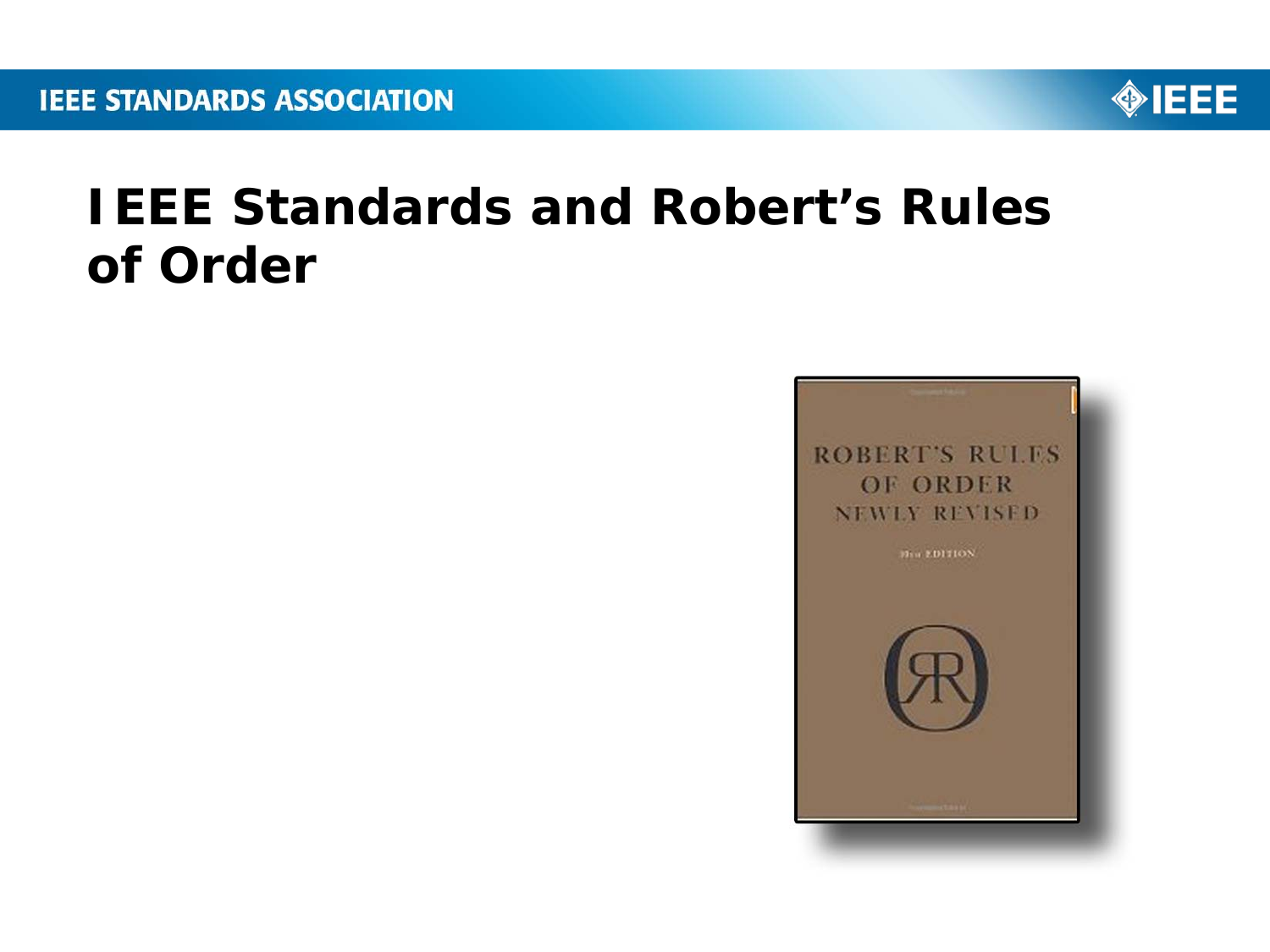# **IEEE Standards and Robert's Rules of Order**

- History
- Principles
- Definitions
- Order of Business
- Motions
- Precedence of Motions
- Application of *Robert's Rules of Order*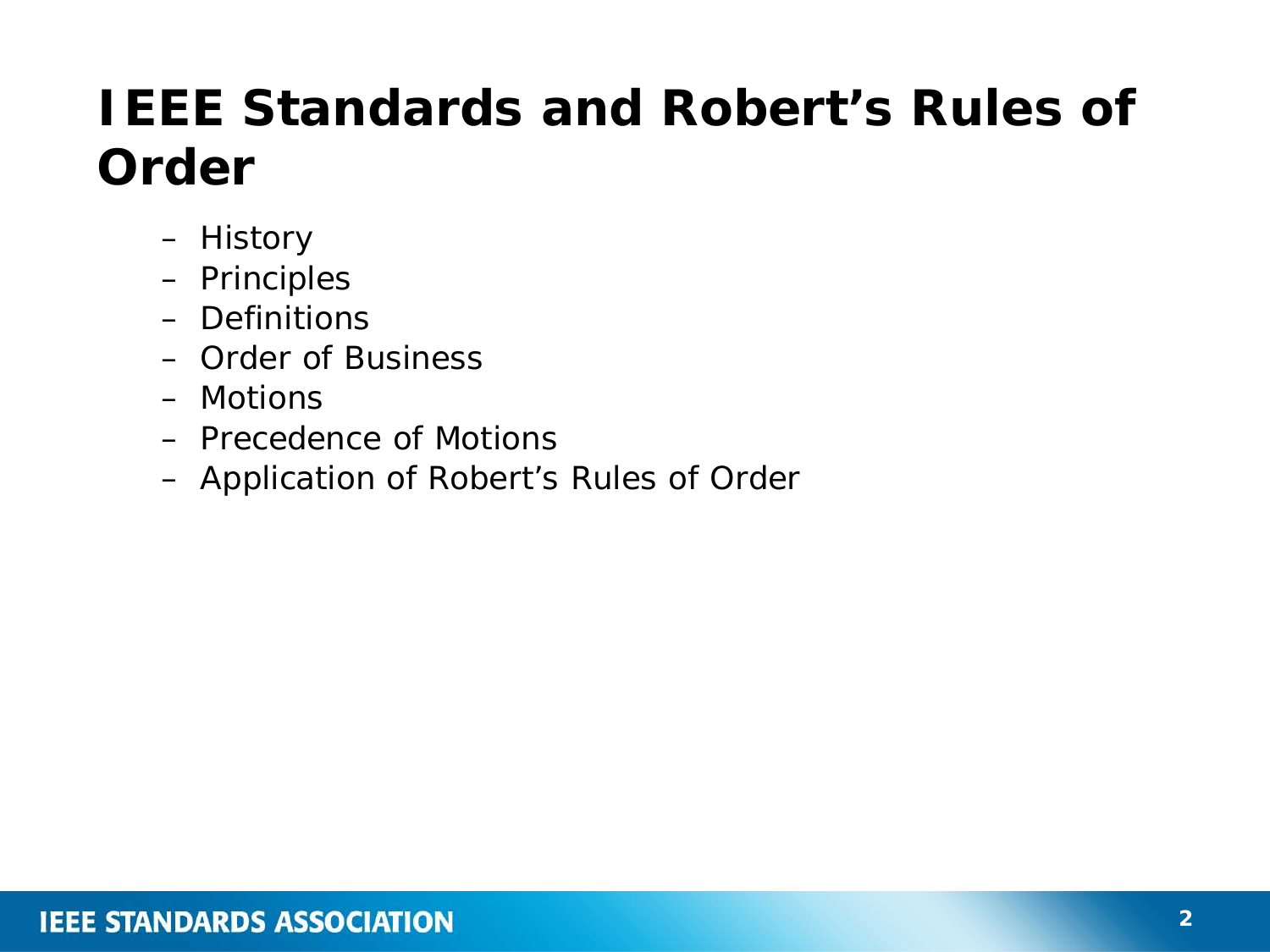# **History**

- 400-500 A.D. Early Anglo-Saxon tribes meet
- 1066 Great Councils began after Norman Conquest
- 1258 "Parliament" was first used
- 1547-1623 *Journal of the House of Commons*
- 1801 Jefferson's *Manual of Parliamentary Practice*
- 1845 Cushing's *Manual of Parliamentary Practice & Rules of Proceeding and Debates in Deliberative Assemblies*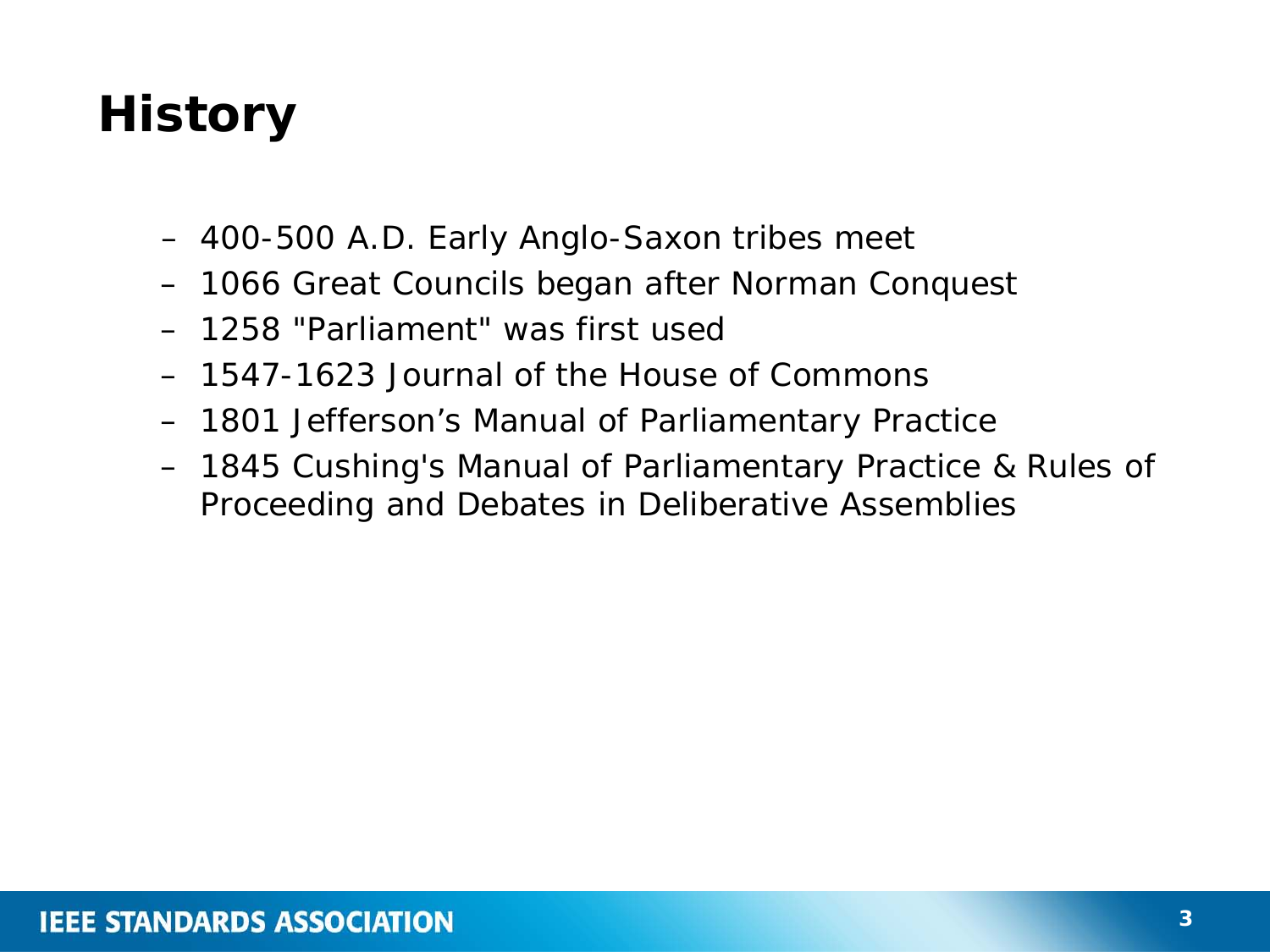#### **Who was Robert?**

- Henry Martin Robert
- An engineering officer in the Army
- 1863 Interest sparked when asked to preside over a meeting
- 1876 *Pocket Manual of Rules of Order for Deliberative Assemblies* published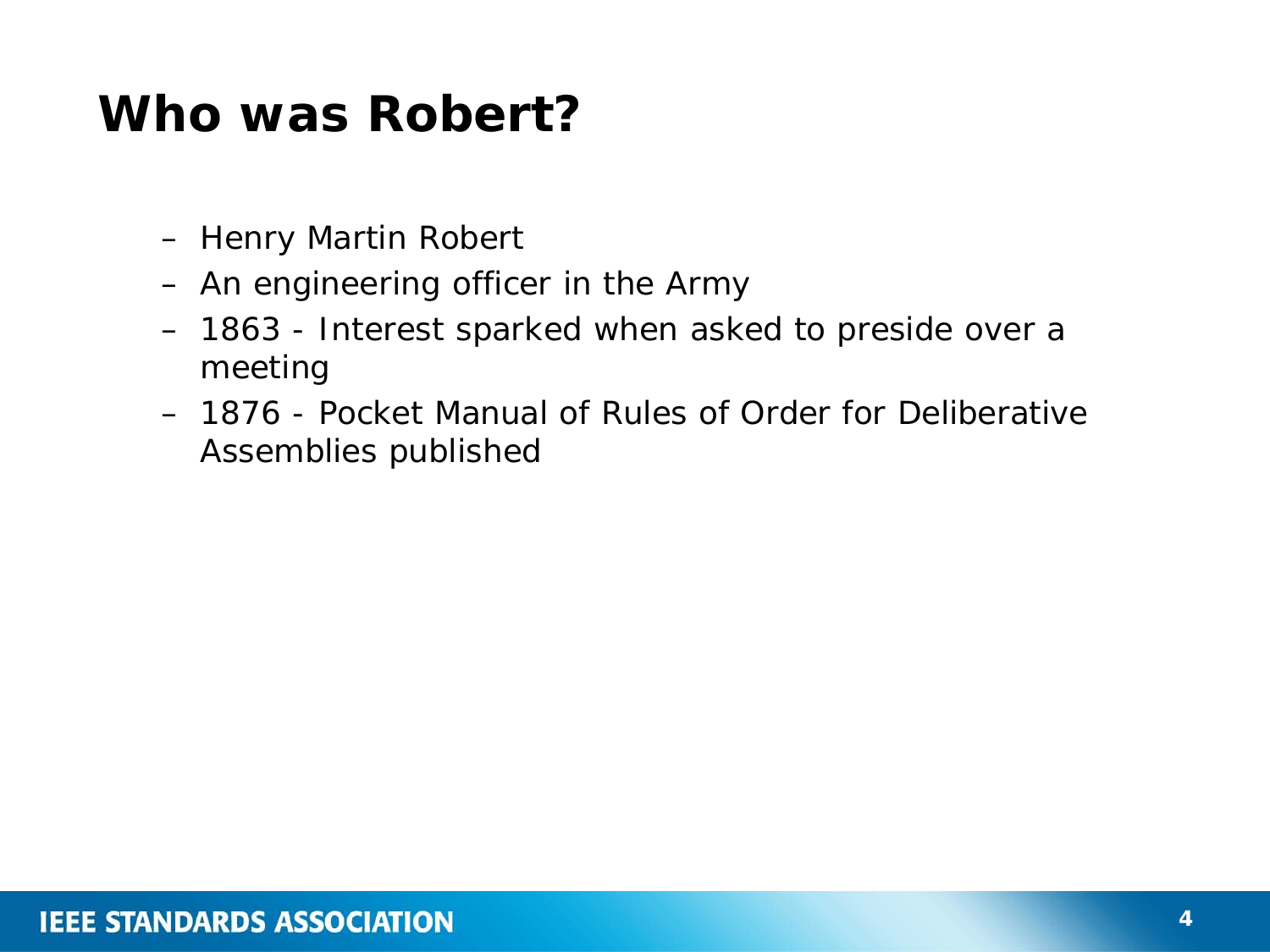# **Principles Underlying Parliamentary Law**

- Justice tempered by courtesy must be afforded to all equally
- Balance of rights
	- The majority to decide
	- The minority to be heard
	- Absentees to be protected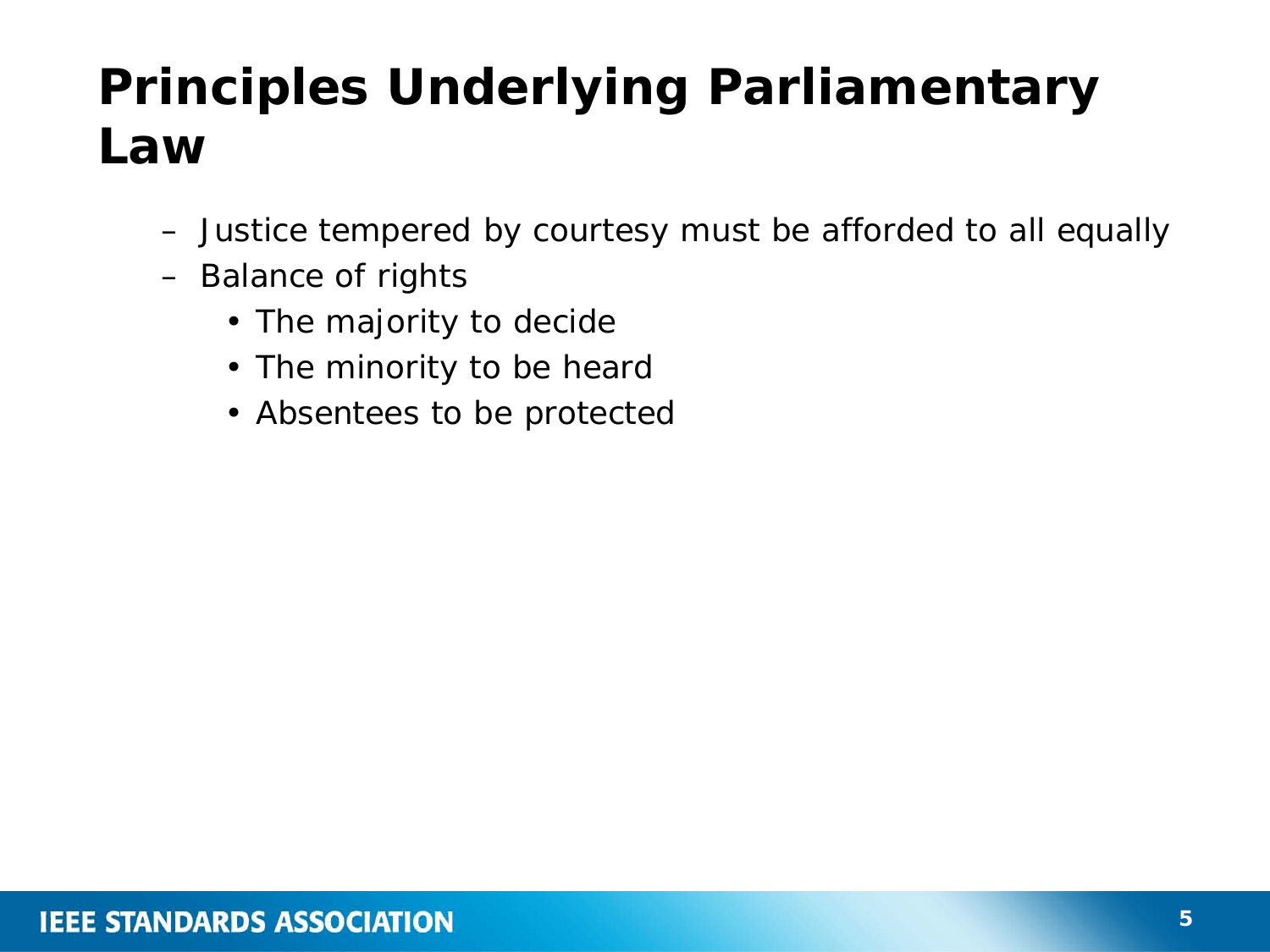# **Deliberative Assembly**

- Determines courses of action
- Group size demands formality
- Members are free to act
- Members present have equal weight
- Members are free to disagree
- Members present act as a whole
	- The will of the majority, determined by vote, is accepted as the decision of the assembly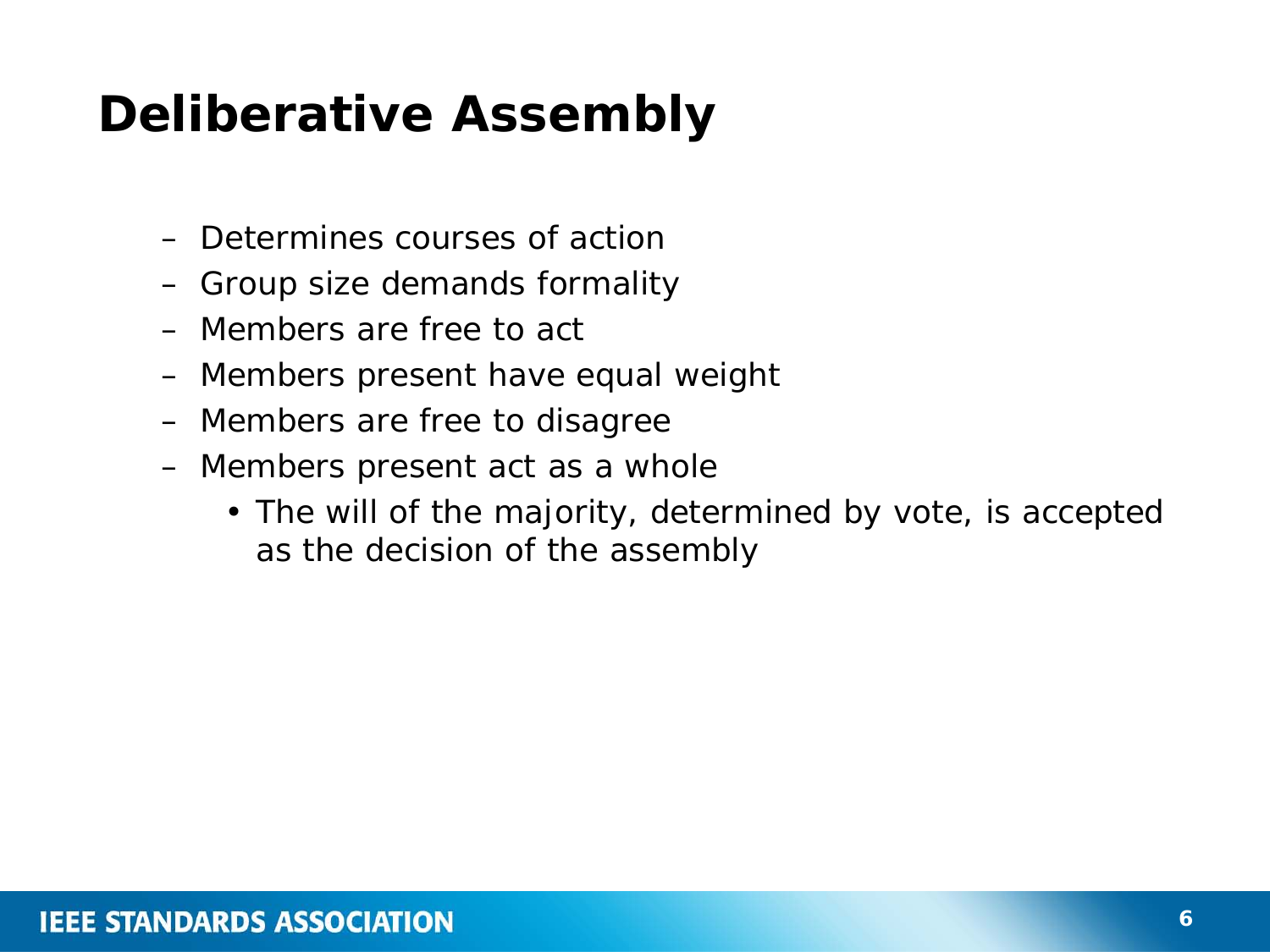# **Board/Committee**

- Derives power and authority from another body by an instrument of law, such as bylaws
- Does not function autonomously
- An administrative, managerial or quasi-judicial body of elected or appointed persons
- Has the character of a deliberative assembly
- No minimum size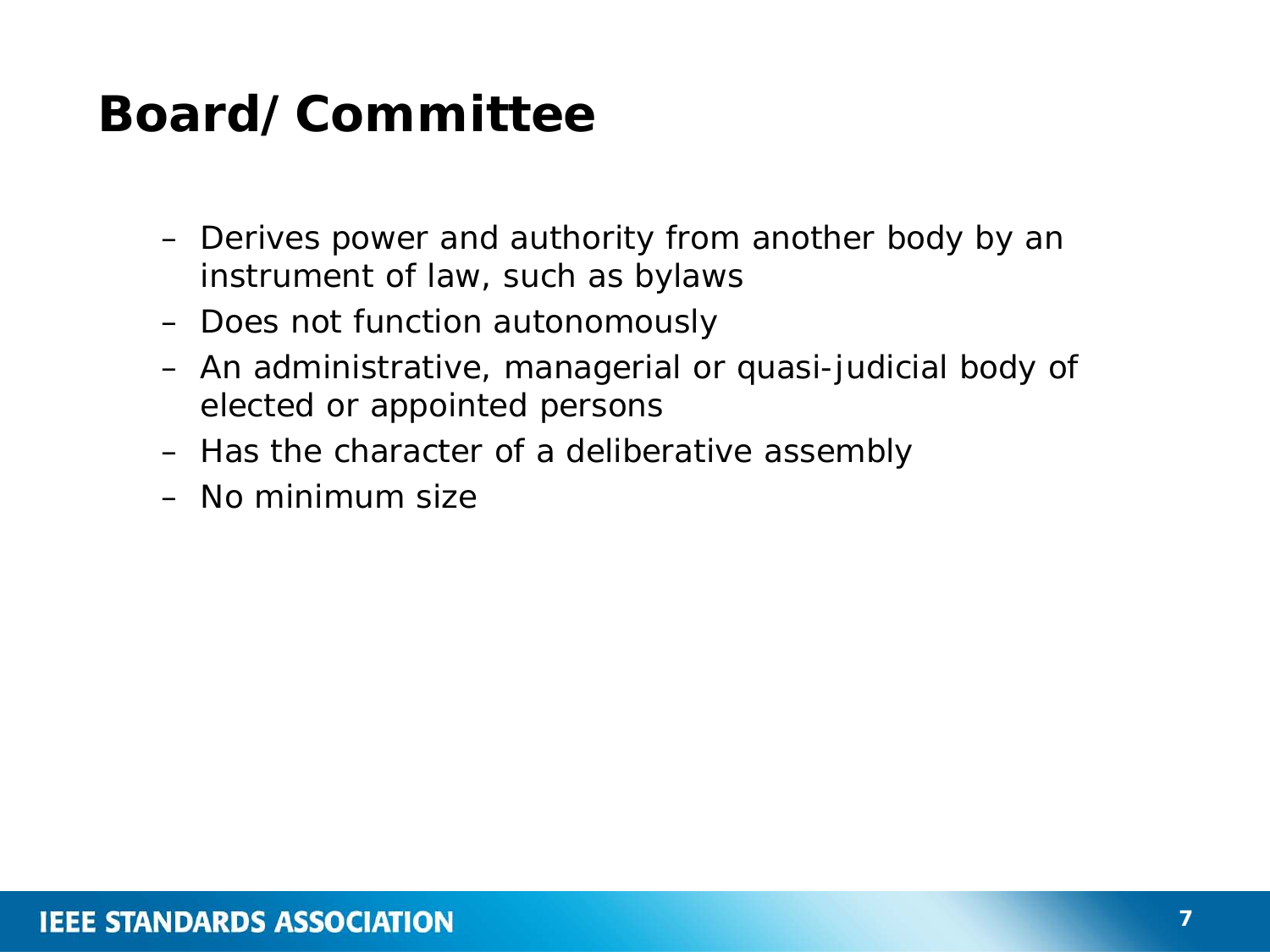# **Meeting**

- A single official gathering of members
- In one room (area)
- To transact business
- No cessation of proceedings
	- Members do not separate, except for a recess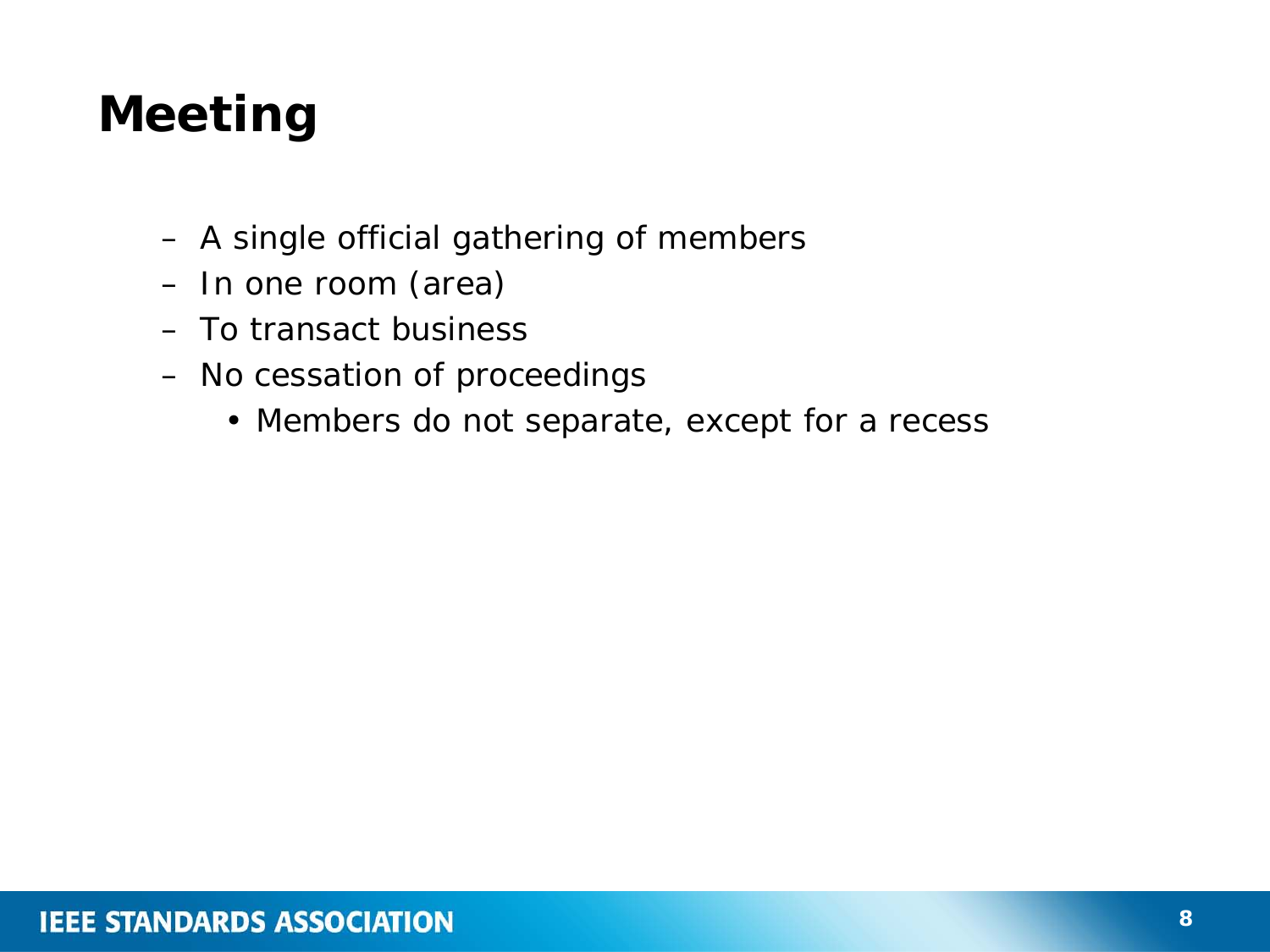#### **Rules of Order**

- Written rules of parliamentary procedure
	- Formally adopted
- For the orderly transaction of business
- IEEE uses *Robert's Rules of Order*; however, superior documents take precedence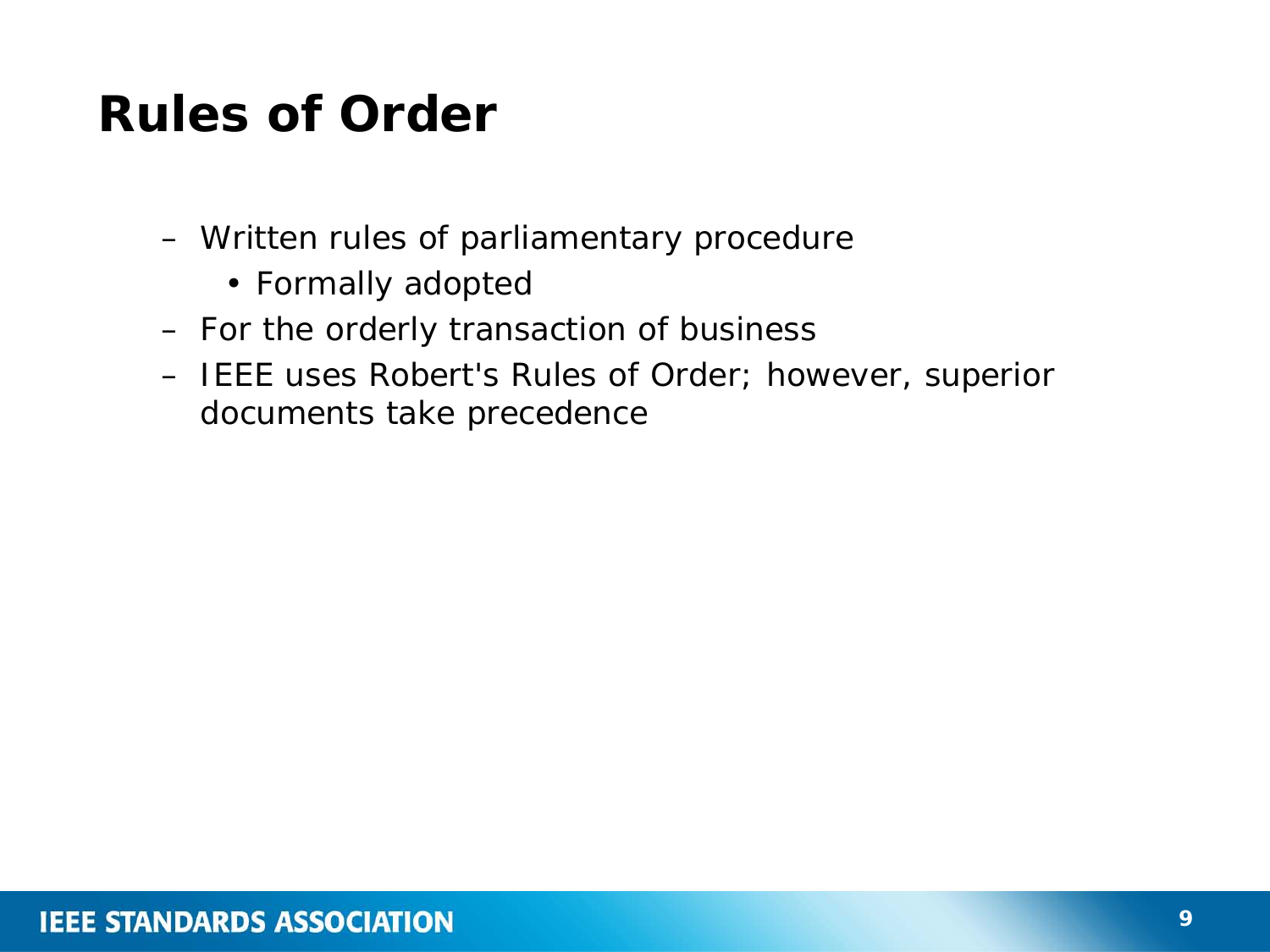### **Precedence of Documents for IEEE Standards**

- New York State Not-for-Profit Law
- IEEE Certificate of Incorporation
- IEEE Constitution
- IEEE Bylaws
- IEEE Policy
- IEEE Board of Director Resolutions
- IEEE Standards Association Operations Manual
- IEEE-SA Standards Board Bylaws
- IEEE-SA Standards Board Operations Manual
- IEEE Standards Style Manual
- Sponsor Operating Procedures
- Robert's Rules of Order
- IEEE Standards Companion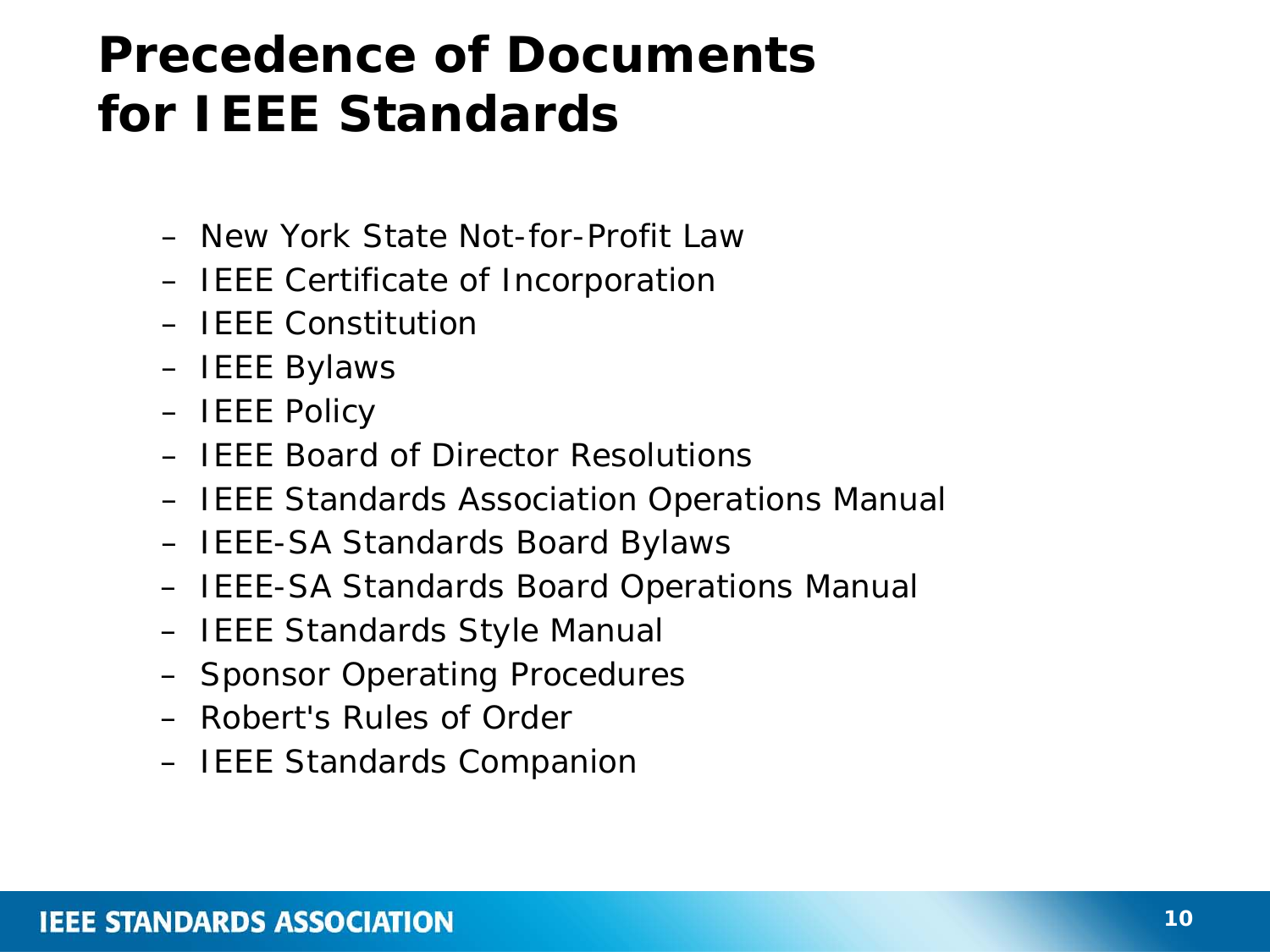#### **Quorum**

- Can be set by the bylaws; otherwise, a simple majority
- If no quorum exists a meeting can be called to order; however, the only acceptable actions are
	- Adjourn
	- Recess and take measures to obtain a quorum
- Once a meeting begins, a quorum is presumed to exist until the chair or a member notices a quorum no longer exists
- Chair must announce loss of a quorum before taking a vote
- Member may question the presence of a quorum by making a point of order
- Once loss of a quorum is confirmed, business can no longer be transacted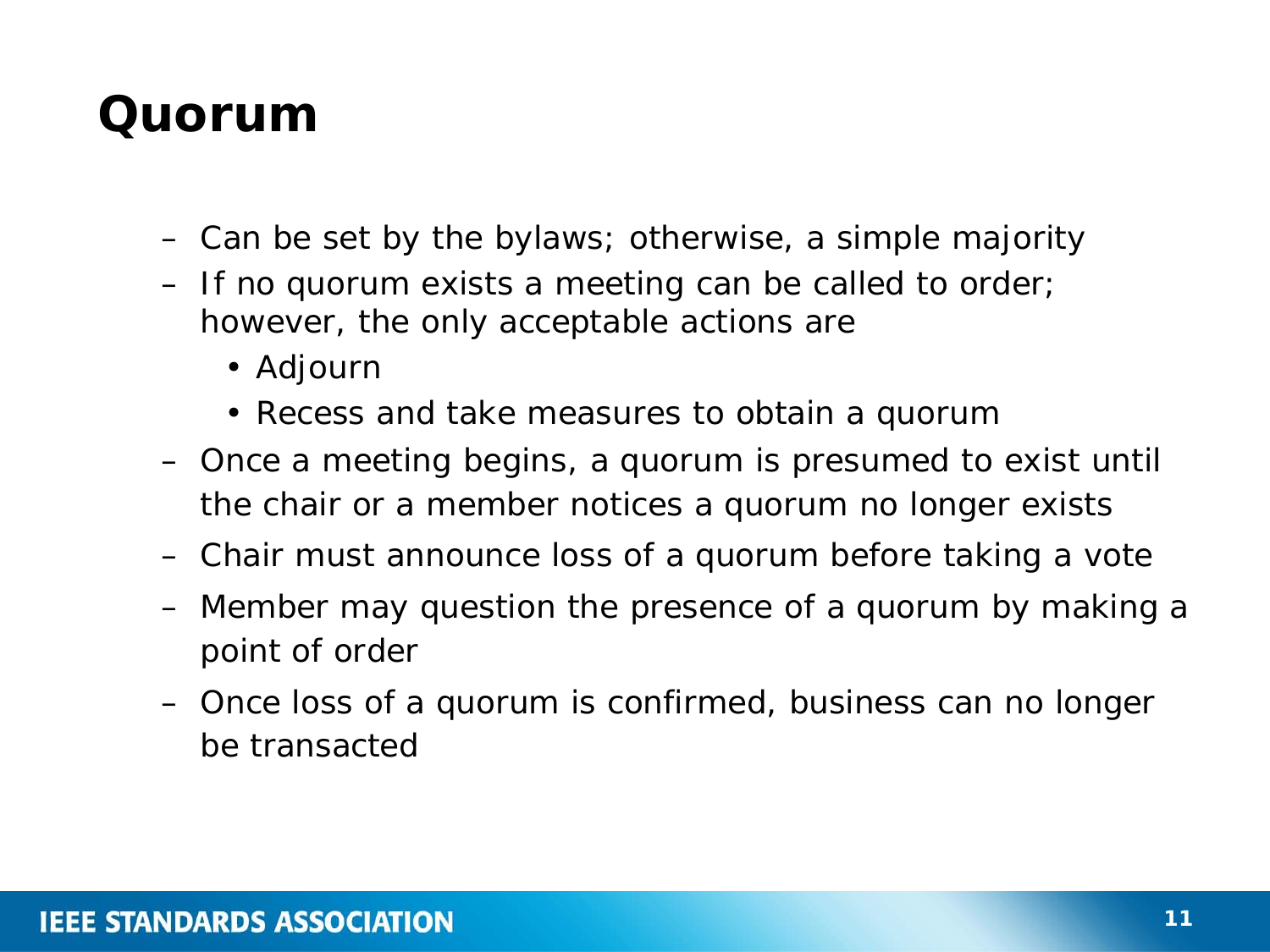# **Order of Business**

- Notice
- Call to order
	- Quorum
- Order of business
	- Agenda
- Approval of minutes
- Report of officers
- Report of standing committees
- Report of special committees
- Special orders
	- Motions previously postponed
- Unfinished business and general orders
	- Items interrupted by adjournment
	- Motions to be taken from the table
	- Motion to reconsider an earlier action
- New business
- Adjourn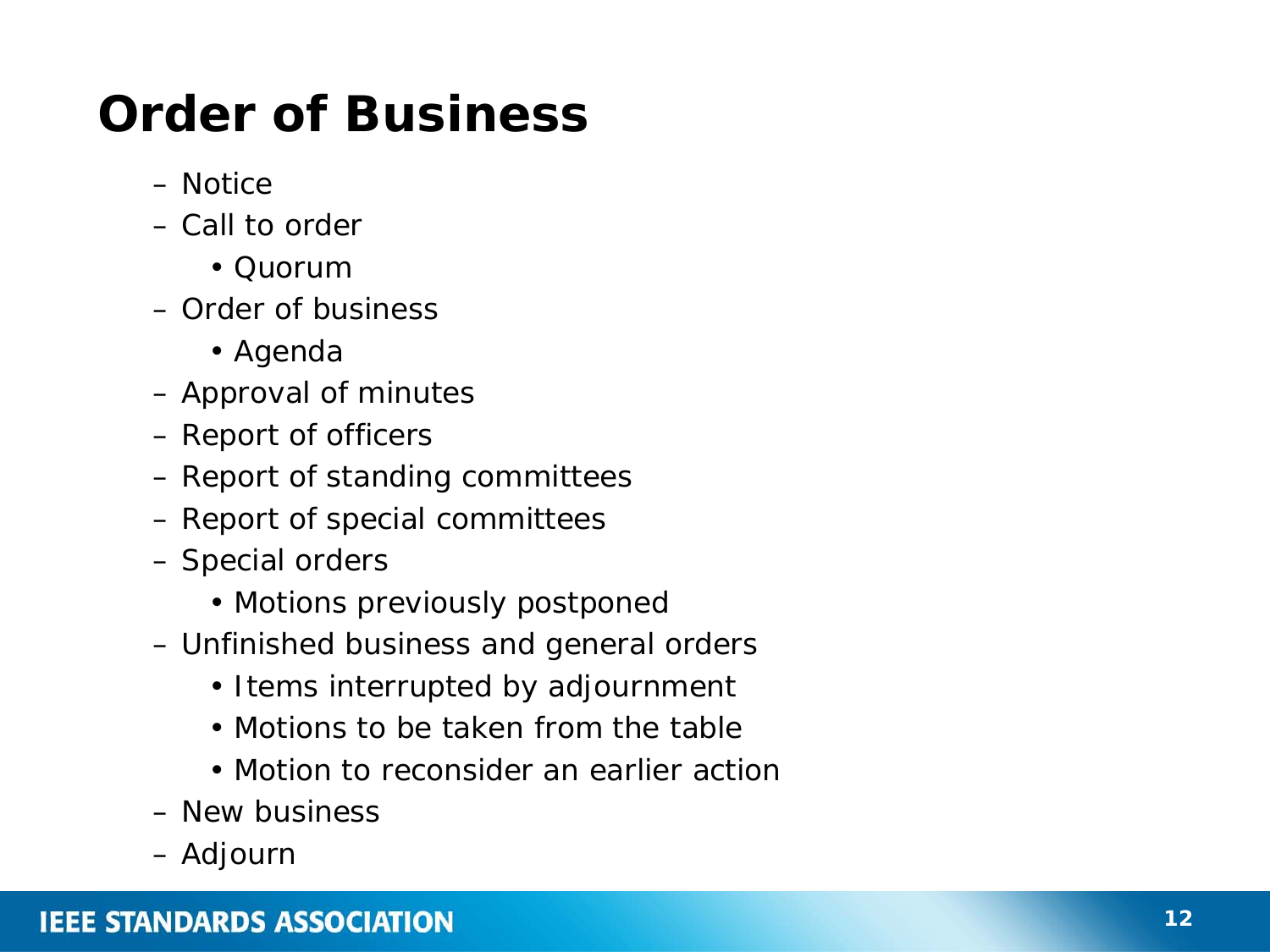# **Agenda**

- Unofficial agenda accompanies notice
- May be modified before adoption
- Once approved, it is property of assembly
- Changes to order of business require a two-thirds vote
- Consent agenda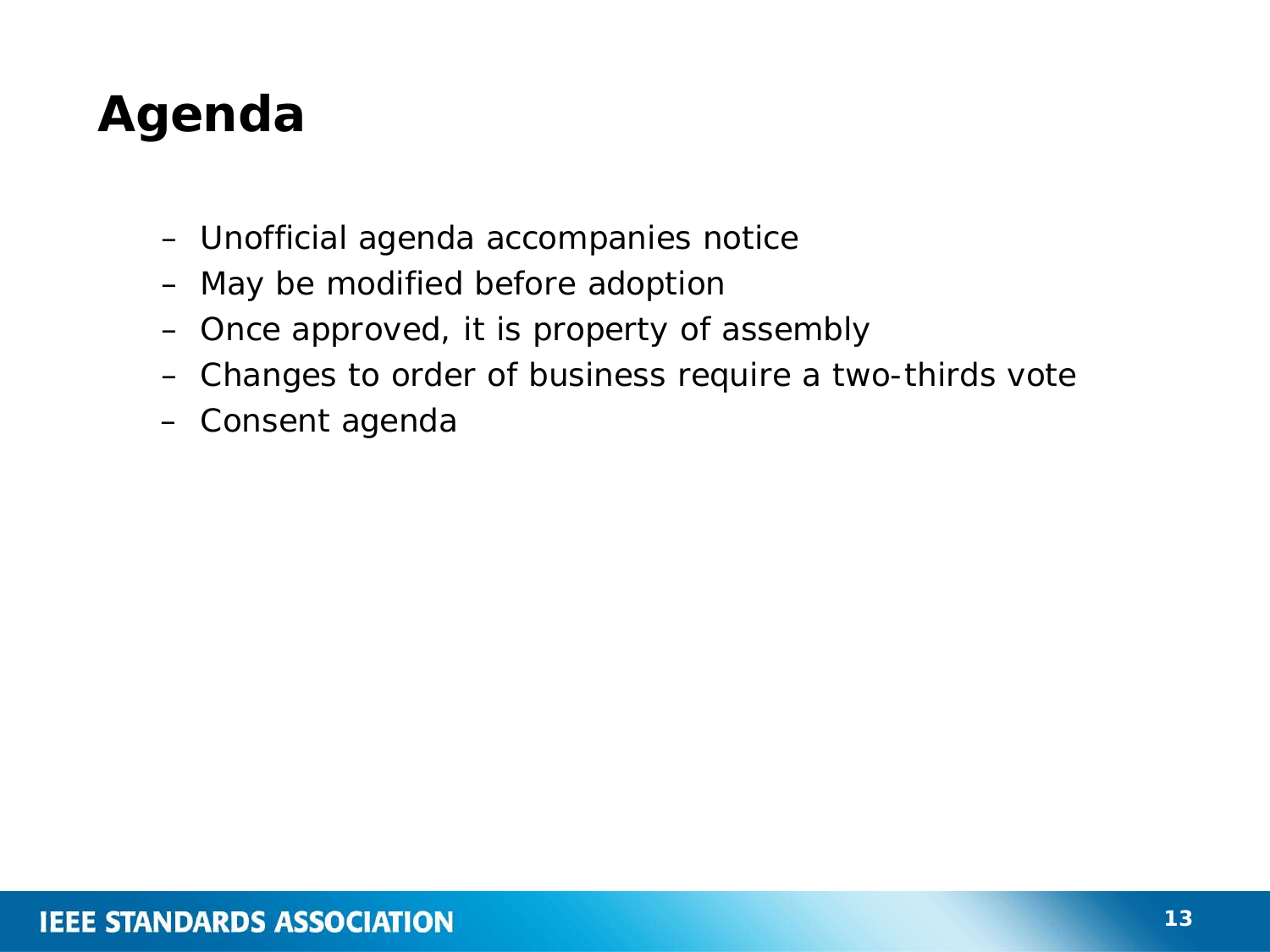# **Motion**

- A formal proposal by a member that the assembly take a certain action
- Business is brought before an assembly by the motion of a member
- Basic form is a main motion
	- Sets a pattern from which other motions are derived
	- Other motions may be made and are considered with respect to the main motion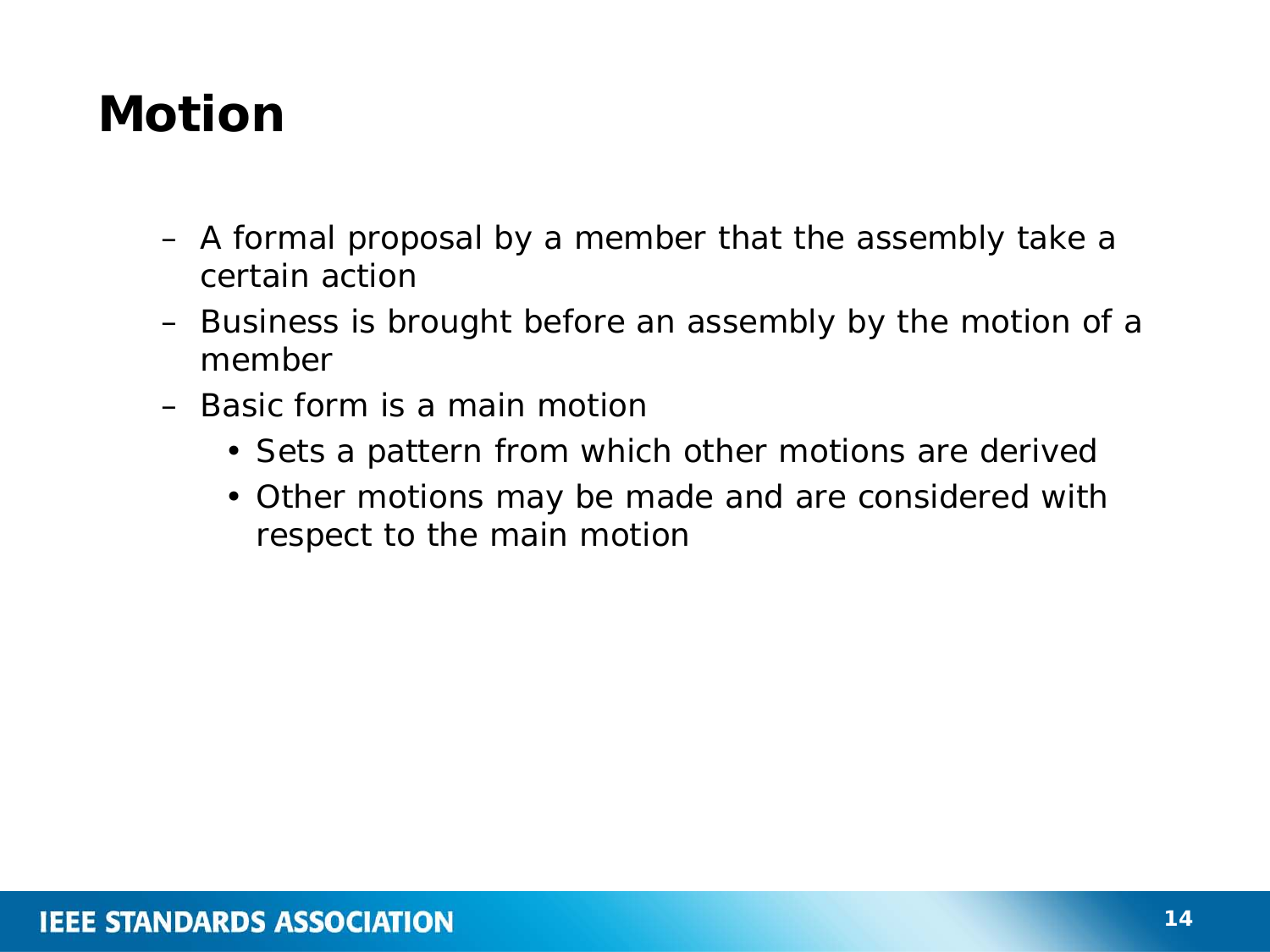# **Making a Motion**

- Member makes the motion
	- Uses the word "move"
- Another member seconds the motion
	- Not required for motions from committees
- The chair "states the question"
	- Ensure clarity by re-stating the motion
	- Only the chair can place business before the assembly
- Prior to the chair stating the question, the motion can be amended
	- By same maker, seconder must agree
	- By another member, second is not necessary if maker accepts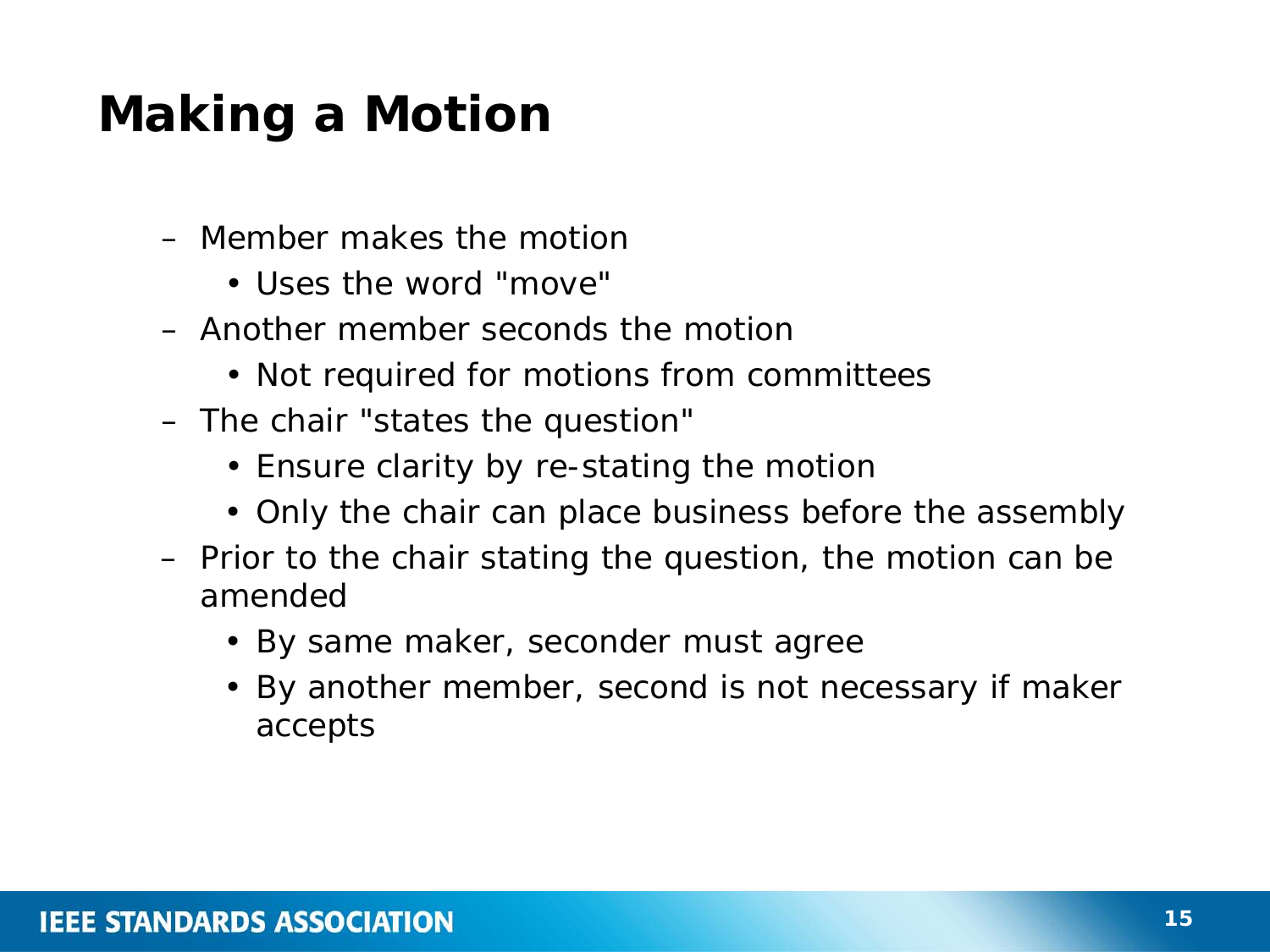# **Considering a Main Motion — Debate**

- Once the question is stated, the motion is pending and open to debate
- At this point, the motion belongs to the assembly
- Maker of motion has the right to speak first
- Chair assigns floor
- Floor can be assigned to a member again after all wishing to speak have done so
- There may be a time limit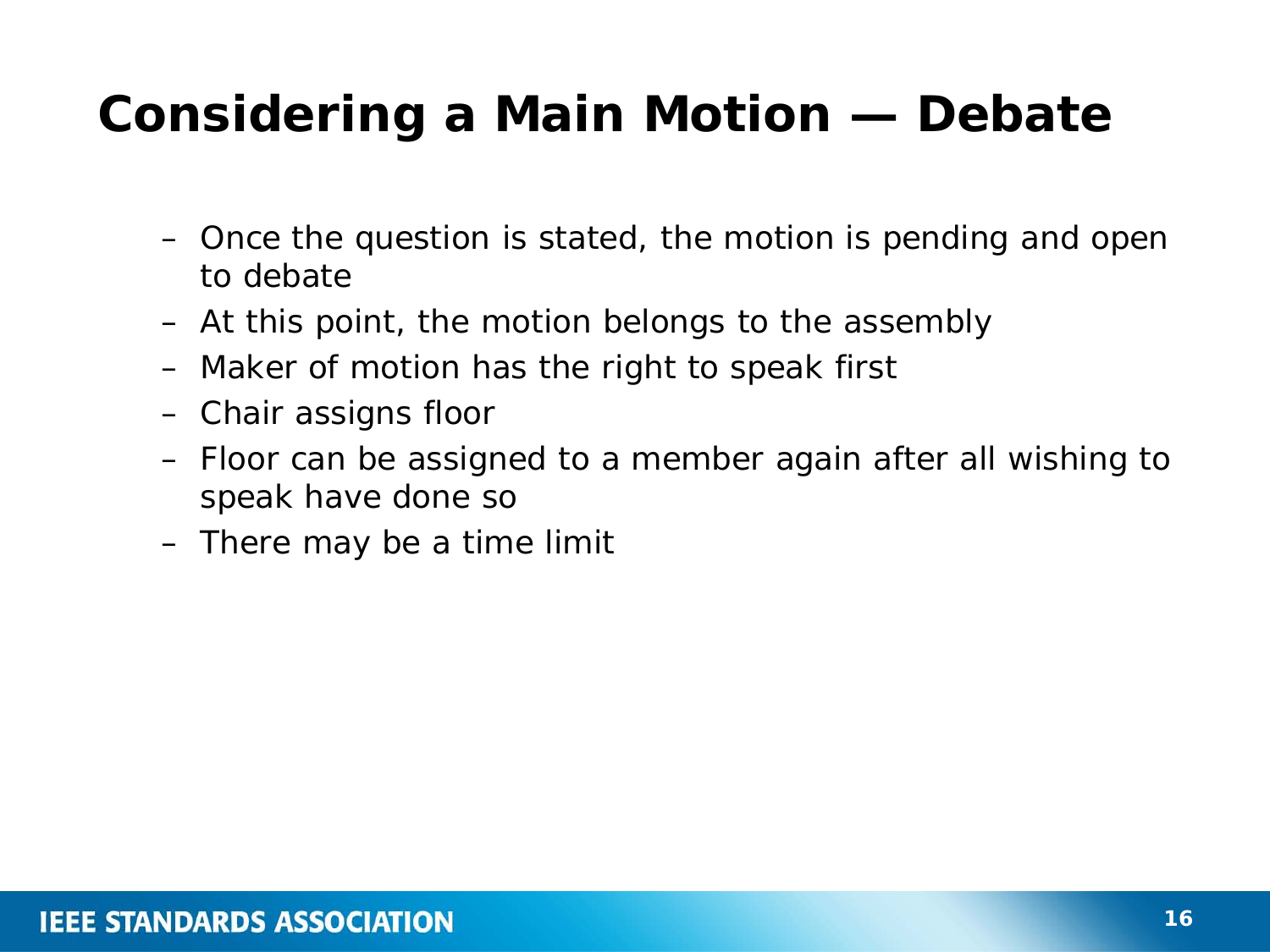#### **Considering a Main Motion — Debate (***cont.***)**

- Debate is confined to the merits of the pending motion
- Debate cannot be closed by the chair as long as any member wishes to speak
	- Except by order of the assembly:
	- Motion to "call the question"
	- Not debatable, requires majority
- Speakers cannot be interrupted so long as rules are not violated
- Speakers should address the chair
- Speakers should not attack or allude to the motives of members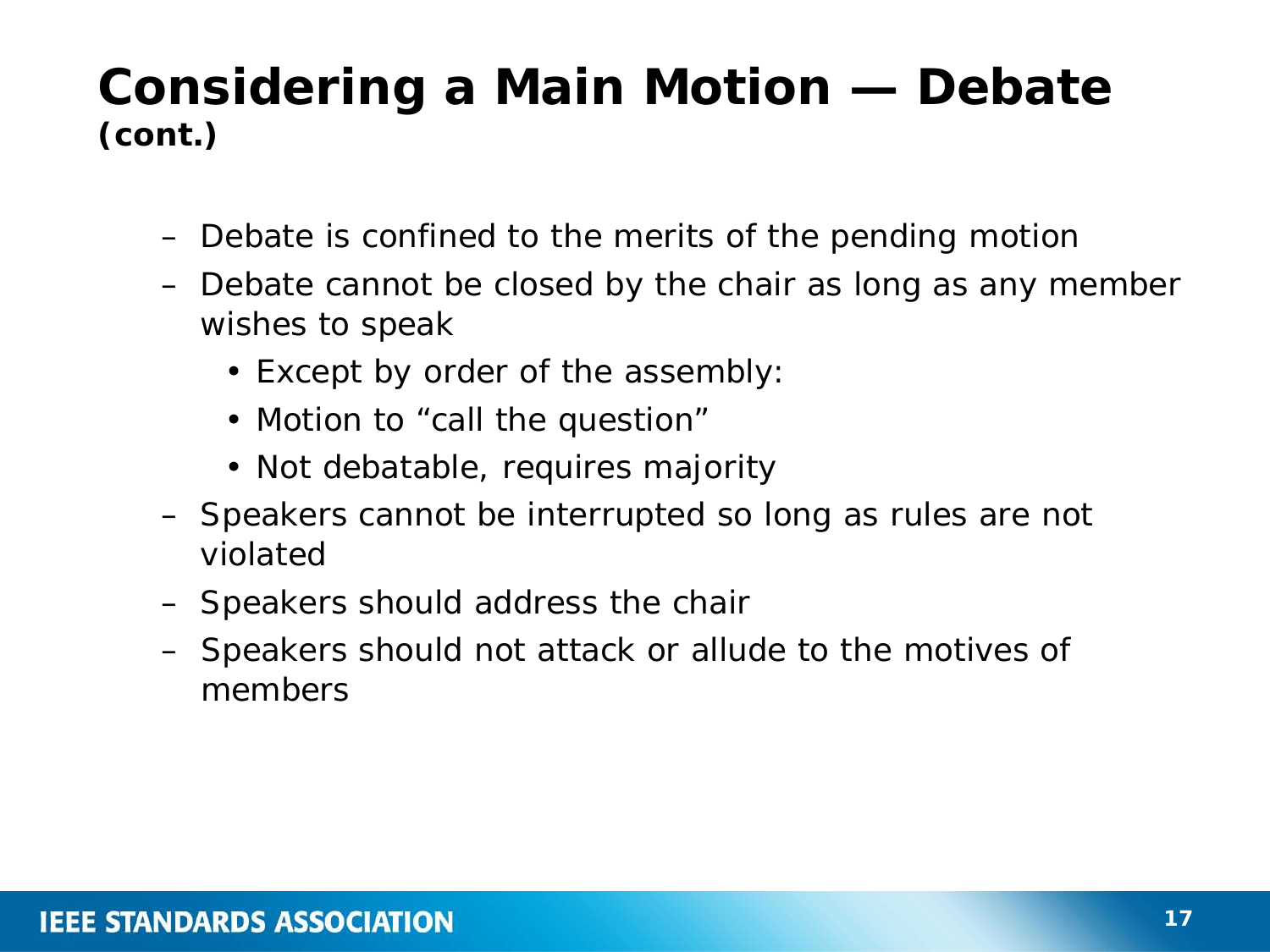# **Considering a Main Motion — The Vote**

- Putting the question
	- Chair assumes unanimous consent
	- "Are you ready for the question?"
- Take vote
	- Voice
	- Show of hands
	- Roll call
- Announce result
	- "Carried," or "adopted"
	- "Lost," or "rejected"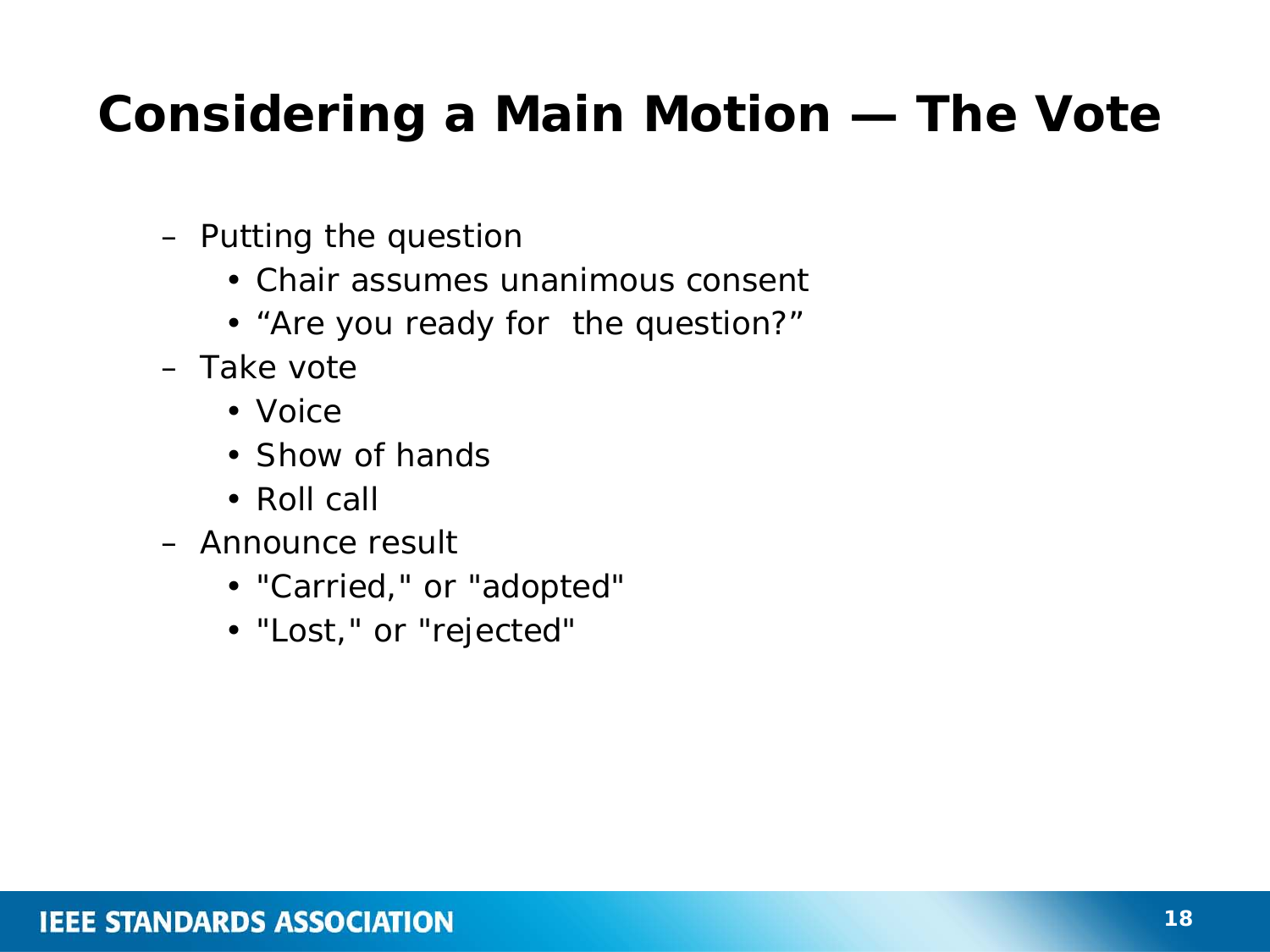### **Order of Precedence of Motions**

- Main motions
	- Can be made only when no other motion is pending
	- Only one main motion at a time
- Secondary motions
	- Subsidiary motions
	- Privileged motions
	- Incidental motions
- Only one question can be considered at a time
	- Main motions rank lowest, therefore
	- Main motions are last in sequence (not importance) and
	- Secondary motions are considered before main motions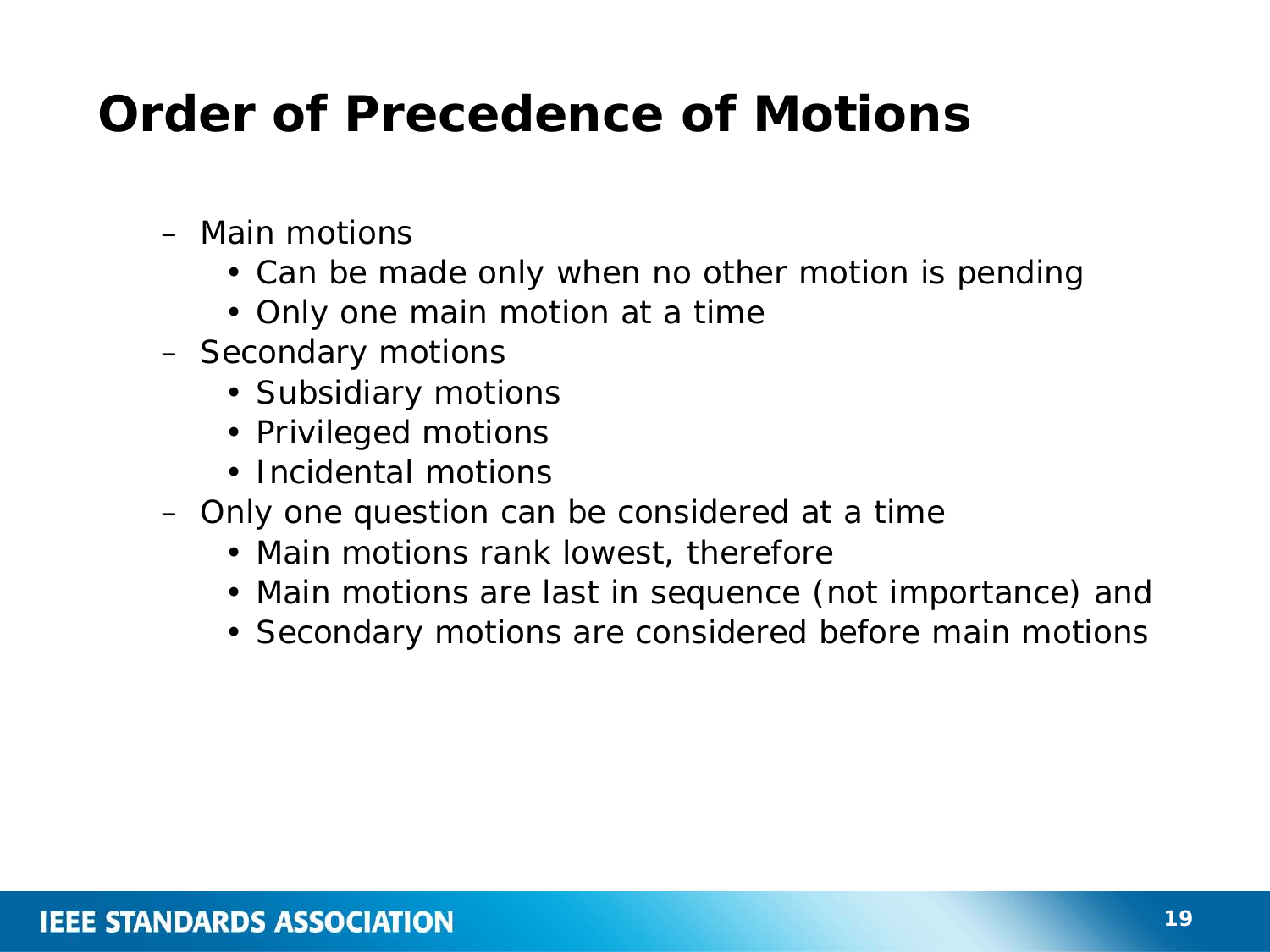### **Order of Precedence of Motions (***cont.***)**

- Unclassified motions
	- Bring a question again before the assembly
	- Reconsider
	- Remove from the table
	- Are considered as main motions, but cannot be amended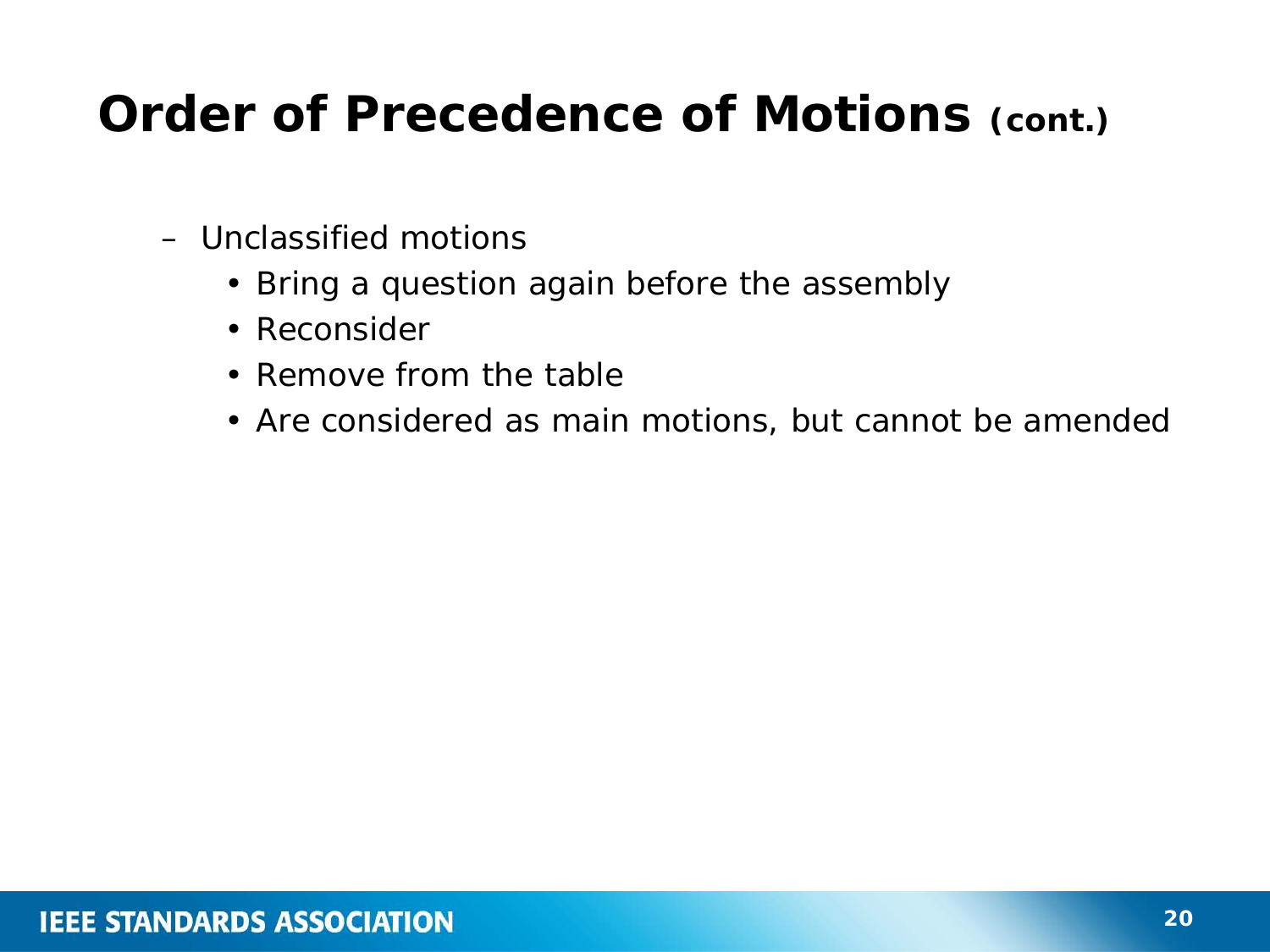#### **Secondary Motions — Privileged Motions**

- Questions of privilege take precedence over all other motions
- Do not relate to pending business
- Are not debated
- Examples:
	- Question of privilege
	- Request executive session
	- Recess/adjourn
	- Stick to the agenda ("orders of the day")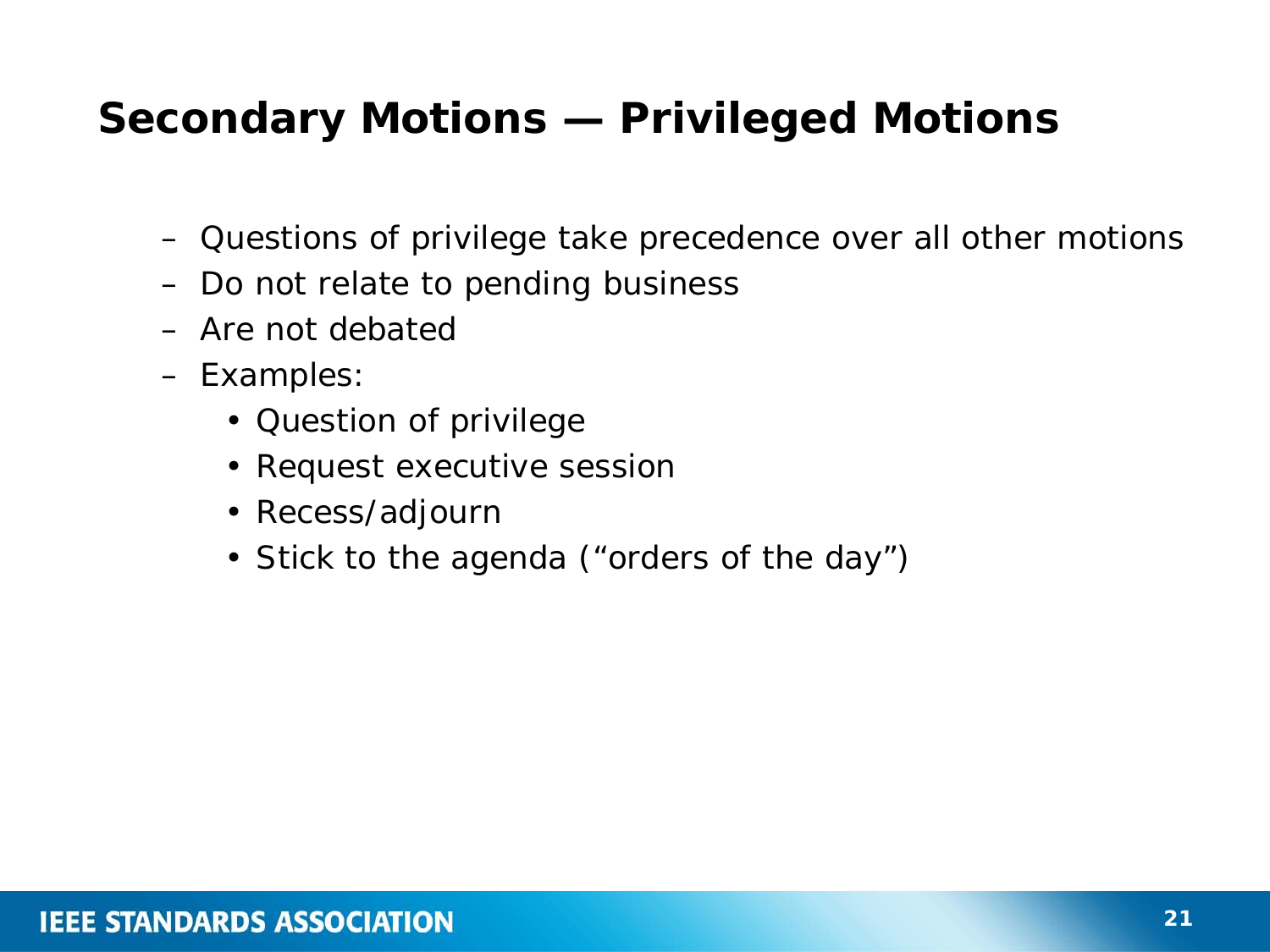#### **Privileged Motions — Executive Session**

- Executive session:
	- Any meeting or portion of a meeting at which the proceedings are secret
	- Only members are entitled to attend
	- Minutes are not recorded
- Good standards practice requires openness and precludes use of executive session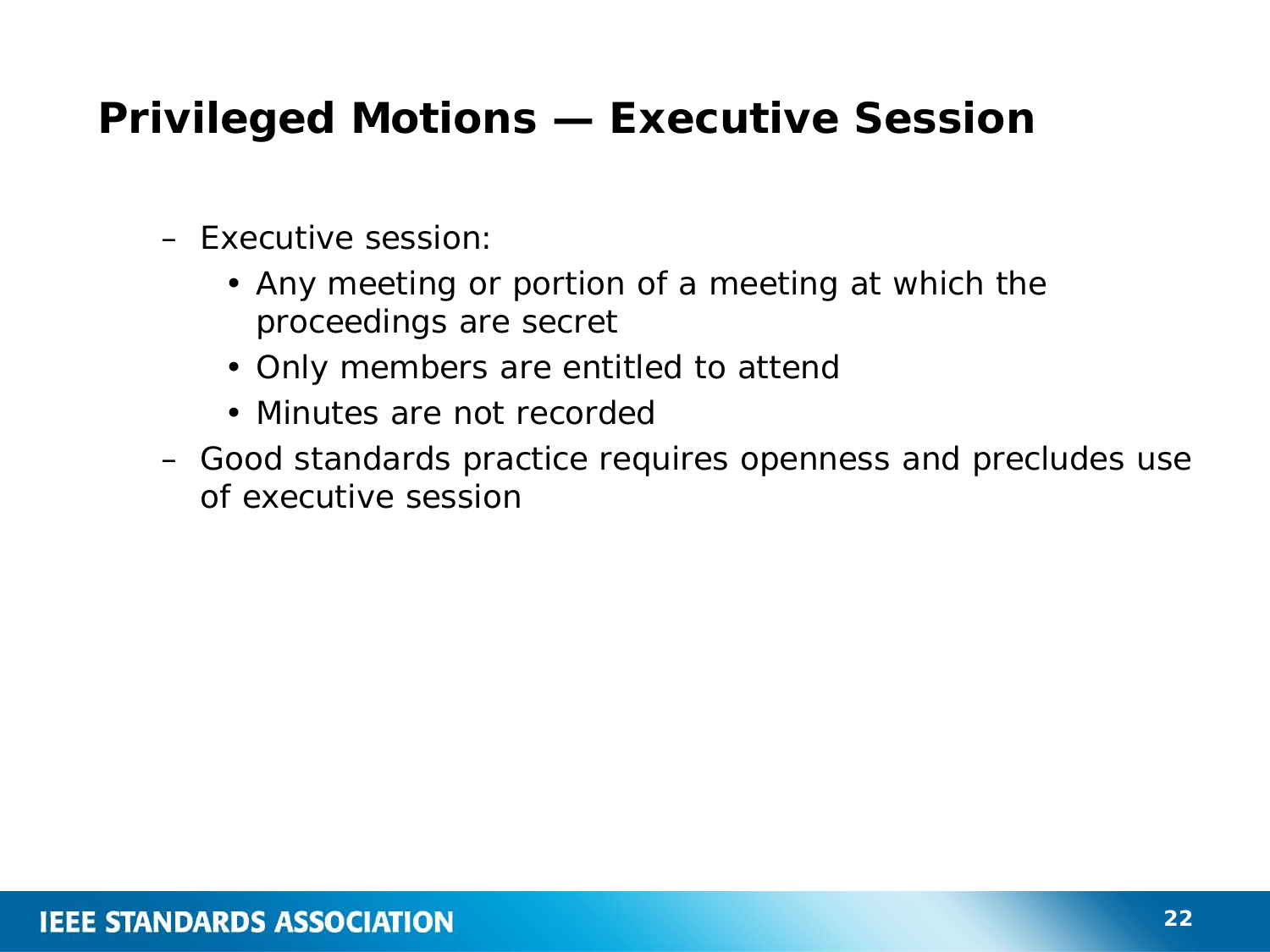#### **Secondary Motions — Subsidiary Motions**

- Can be made and considered while a main motion is pending
- Assists in treating or disposing of the main motion
	- Examples:
		- Amend
		- Divide the question
		- Refer to committee
		- Postpone until \_\_\_\_\_\_
		- Limit debate/call the question/lay on the table
- Are in order from the time the question is stated until the vote begins
	- If the vote has been ordered, only a motion to "lay on the table" is proper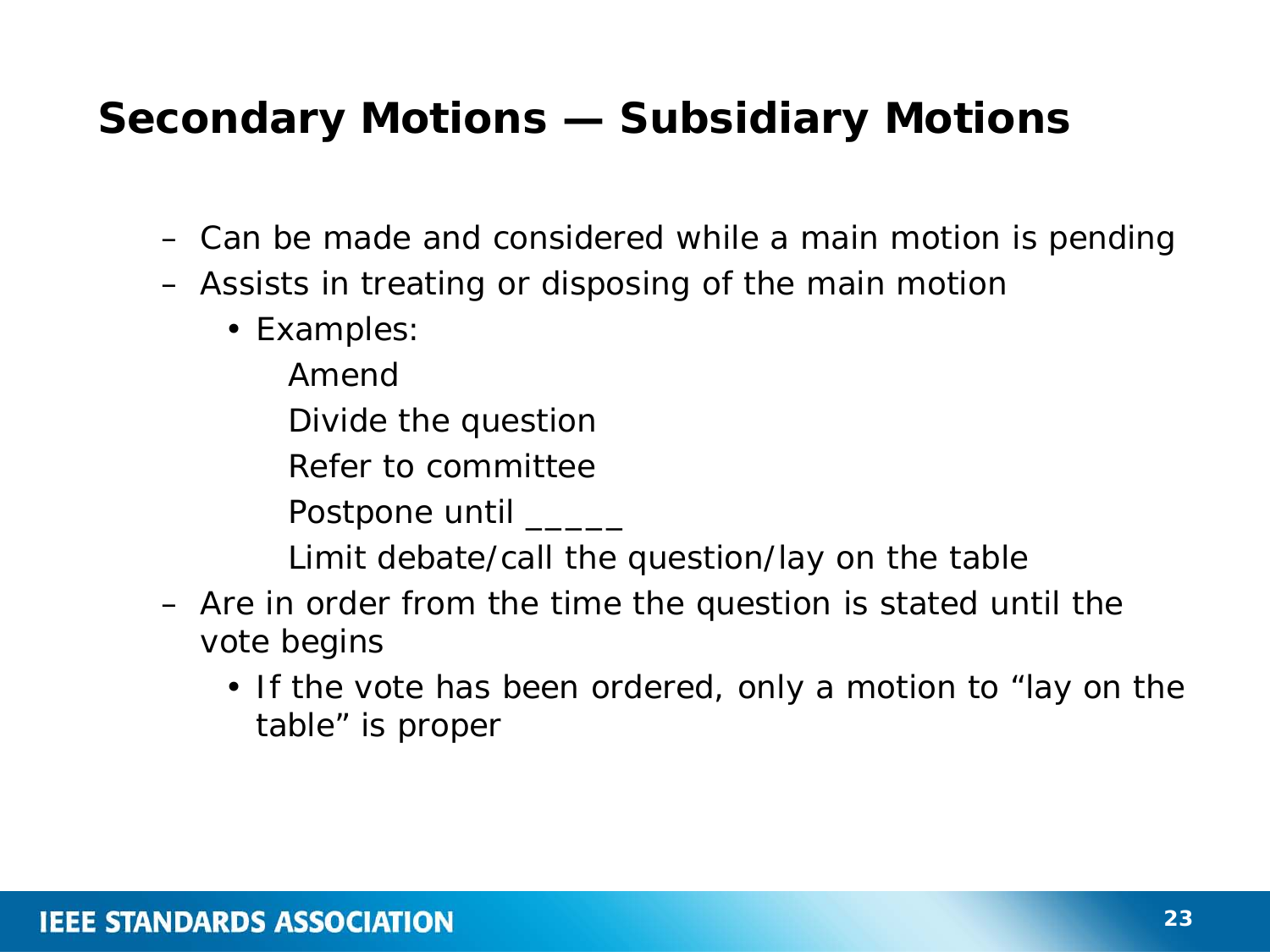#### **Secondary Motions — Incidental Motions**

- Deal with procedure arising out of:
	- A pending motion
	- Another motion or item of business
- Usually they are related to the main question in such a way that they must be decided immediately, before business can proceed
- Most are not debatable
- Examples:
	- Maker withdraw his/her motion
	- Point of order
	- Request procedural information
	- Object to taking a vote